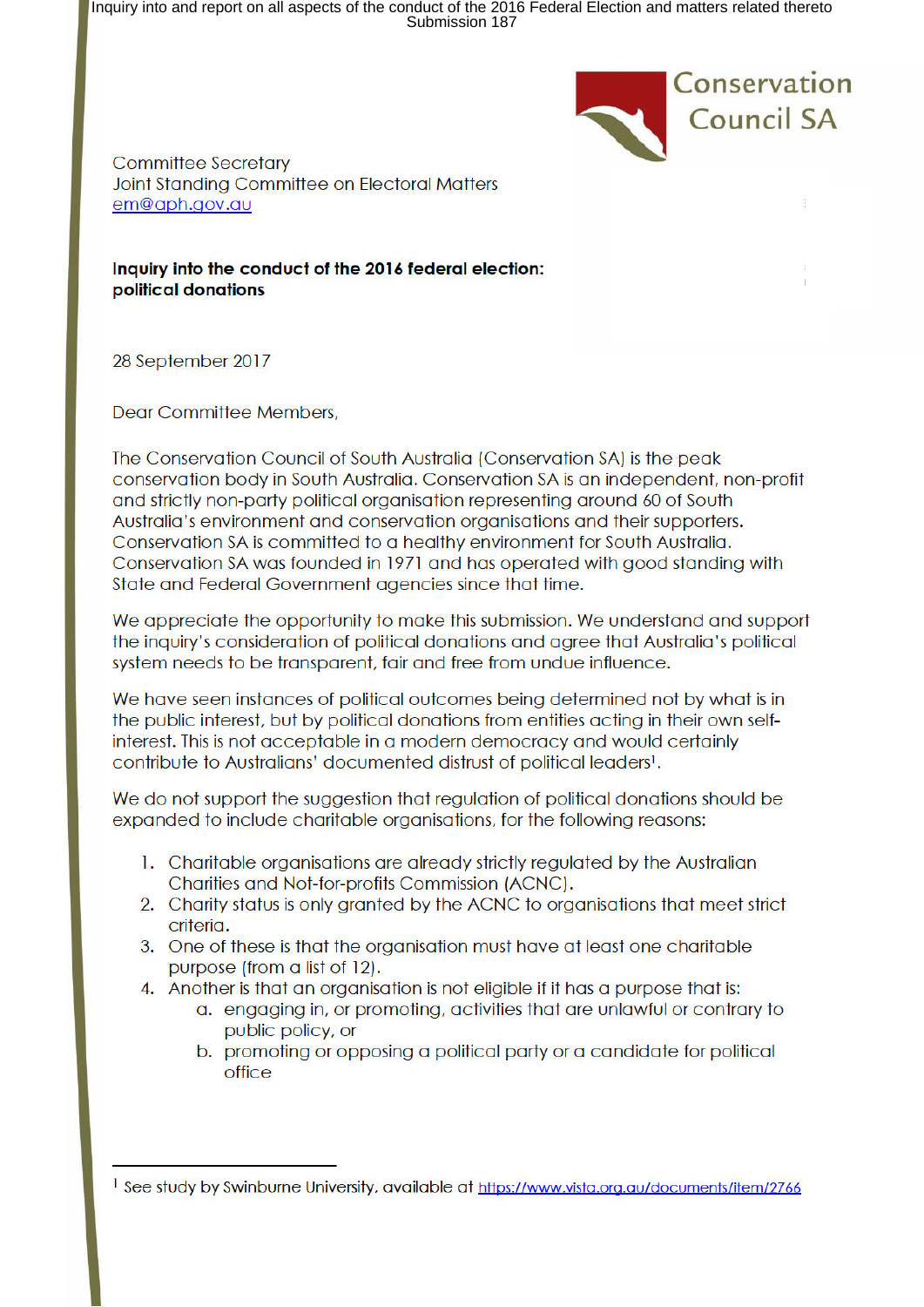*5.* However clause (b) above does not prevent the charity from engaging in political debate and supporting parties with policies that align more closely to its charitable purpose. The ACNC states2:

*The Charities Act makes clearer the existing law on advocacy and political activity by charities. A charity can advance its charitable purposes in the following ways:* 

- *involving itself in public debate on matters of public policy or public administration through, for example, research, hosting seminars, writing opinion pieces, interviews with the media*
- *supporting, opposing, endorsing and assisting a political party or candidate because this would advance the purposes of the charity (for example, a human rights charity could endorse a party on the basis that the charity considers that the party's policies best promote human rights), and*
- *giving money to a political party or candidate because this would further the charity's purposes.*

The ACNC also notes3: "If a charity undertakes any activities in relation to an election, it must comply with all electoral laws, including disclosure requirements".

As well as the ACNC having appropriate powers to regulate the activities of charities, members of the public also have the power to report any inappropriate conduct (eg related to electoral processes) to the ACNC for investigation.

Clearly there is already a strong regulatory regime for charities when it comes to political advocacy, as there should be.

There would be inappropriate, unnecessary duplication if charities were regulated by the Australian Electoral Commission as well as the ACNC, just as it would be inappropriate for organisations regulated by the AEC to also be regulated by the ACNC.

Any additional regulation would tie charities up in even more onerus reporting requirements than they already have. We do not believe community members would support their donations having to fund an increase in paperwork and red tape.

The community has very high trust in charities. A recent study<sup>4</sup> by the ACNC found that charities were the third most trusted of ten categories of institutions after doctors and police. Charities are more trusted than the High Court, Reserve Bank or ATO.

Another study by Swinburne University<sup>5</sup> found that community leaders (defined as those who lead the civil society, charitable and not-for-for profit groups) are trusted far more than political, business, trade union and religious leaders.

The same study found that Australians consider community leaders to be much more concerned with public interest than private interest, unlike all the other categories.

 $\overline{a}$  $\mathfrak{D}$ 

3

https://www.acnc.gov.au/ACNC/Register my charity/Who can register/Char def/ACNC/Edu/Edu C har def.aspx

http://www.acnc.gov.au/ACNC/Register\_my\_charity/Who\_can\_register/What\_char\_purp/ACNC/Reg/ Advocacy.aspx

<sup>4</sup> See www.acnc.gov.au/trustandconfidence

<sup>5</sup> https://www.vista.org.au/documents/item/2766